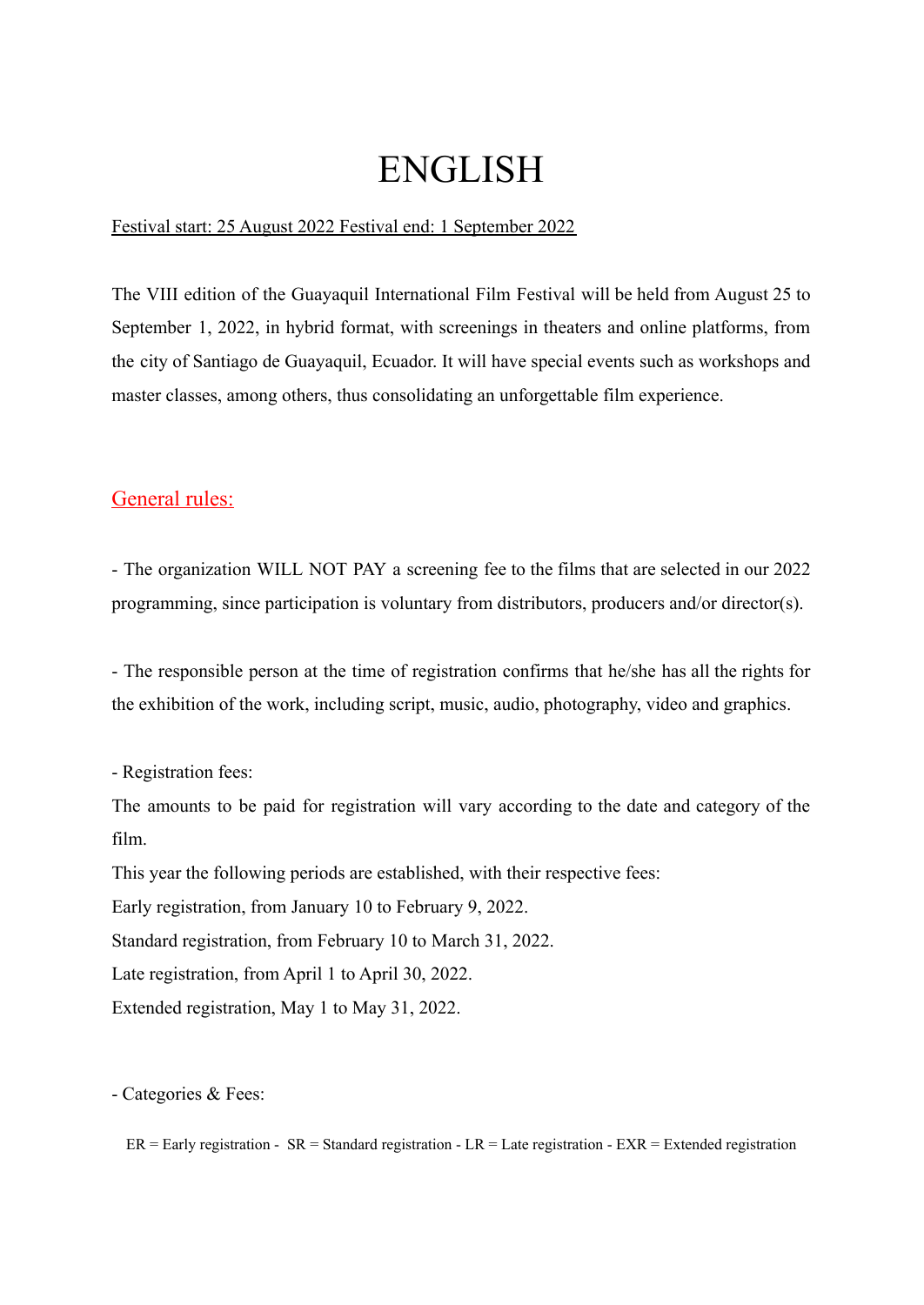| Categoría                                  | Etapa de inscripción | <b>Valores</b> |
|--------------------------------------------|----------------------|----------------|
| Feature film competition:<br>fiction       | $\rm ER$             | \$10           |
|                                            | ${\rm SR}$           | \$15           |
|                                            | $\rm LR$             | \$20           |
|                                            | <b>EXR</b>           | \$25           |
| Feature film competition:<br>documentaries | $\rm ER$             | \$10           |
|                                            | ${\rm SR}$           | \$15           |
|                                            | $\rm LR$             | \$20           |
|                                            | <b>EXR</b>           | \$25           |
| Short film competition:<br>fiction.        | $\rm ER$             | $\$$ $5$       |
|                                            | <b>SR</b>            | \$10           |
|                                            | $\rm LR$             | \$15           |
|                                            | <b>EXR</b>           | \$20           |
| Short film competition:<br>documentaries.  | $\rm ER$             | \$5            |
|                                            | ${\rm SR}$           | \$10           |
|                                            | $\rm LR$             | \$15           |
|                                            | <b>EXR</b>           | \$20           |
| Music videos (online<br>competition)       | ER                   | \$5            |
|                                            | ${\rm SR}$           | \$10           |
|                                            | $\rm LR$             | \$15           |
|                                            | <b>EXR</b>           | \$20           |
| CinemaMinute (online<br>competition)       | $\rm ER$             | \$5            |
|                                            | ${\rm SR}$           | \$10           |
|                                            | $\rm LR$             | \$15           |
|                                            | <b>EXR</b>           | \$20           |
| Animated short films.                      | $\rm ER$             | \$5            |
|                                            | ${\rm SR}$           | \$10           |
|                                            | $\rm LR$             | \$15           |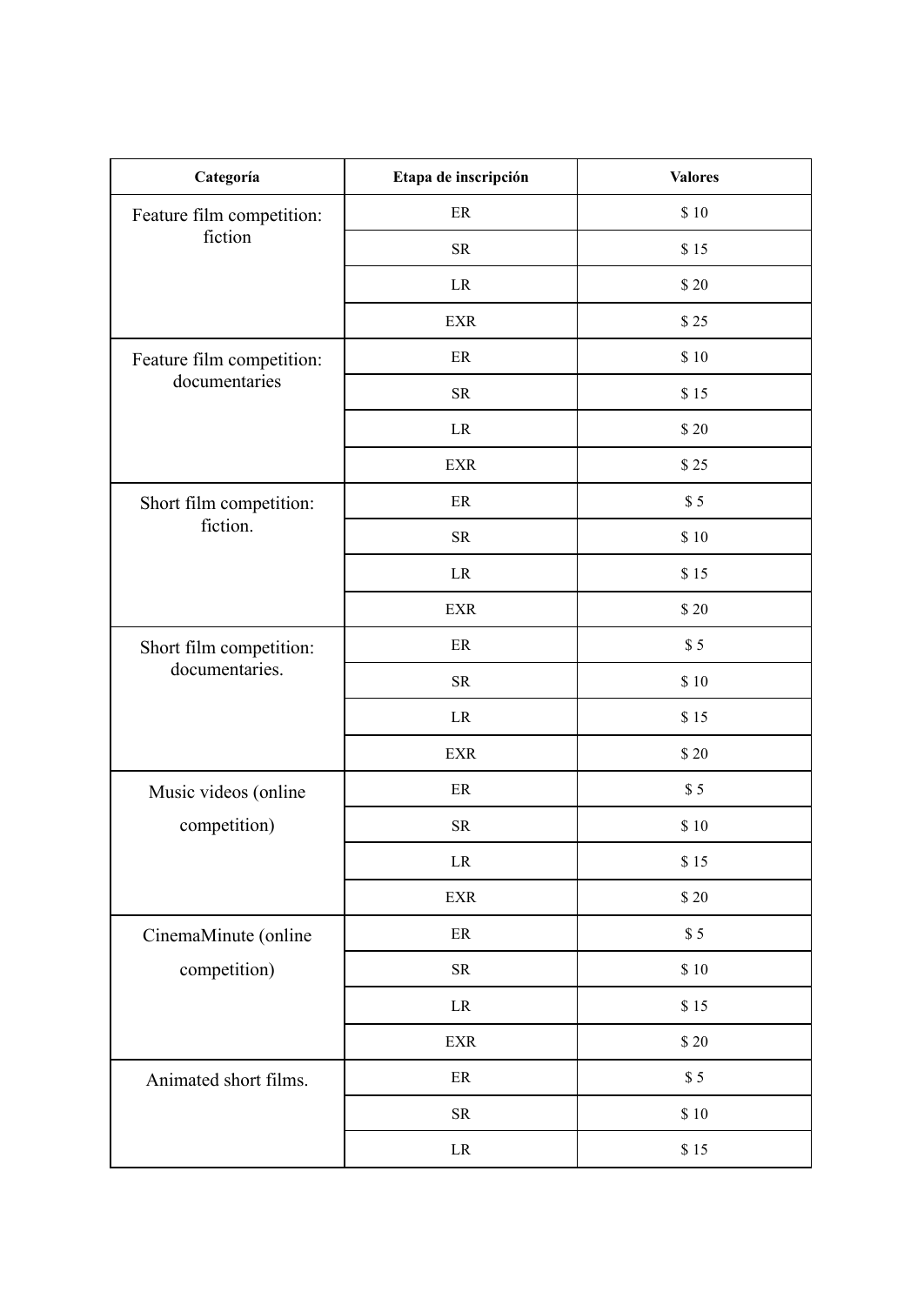|                    | EXR        | $$20$  |
|--------------------|------------|--------|
| Experimental films | ER         | \$5    |
|                    | <b>SR</b>  | \$10   |
|                    | LR         | \$15   |
|                    | EXR        | $$20$  |
| <b>LA PERLA</b>    | ER         | $\$$ 0 |
|                    | <b>SR</b>  | $\$$ 0 |
|                    | LR         | $\$$ 0 |
|                    | <b>EXR</b> | $\$$ 0 |

# **Official selection rules:**

- The Guayaquil International Film Festival is committed to the artistic, technical and discursive development of the cinematographic art, therefore, only films with important authorial components, which are sustained under an innovative look that contributes to the cinematographic art, will be accepted.

- Only works completed on or after January 2021 are eligible to participate.

- Films whose main language is not Spanish must be subtitled in Spanish, otherwise they will be disqualified.

- Participating films will be screened in commercial theaters. The filmmakers, producers and distributors of the selected films will not receive any financial compensation for the screenings.

- Of the projects selected by the festival, the representatives are responsible for sending the film online in the highest quality, to the following email address: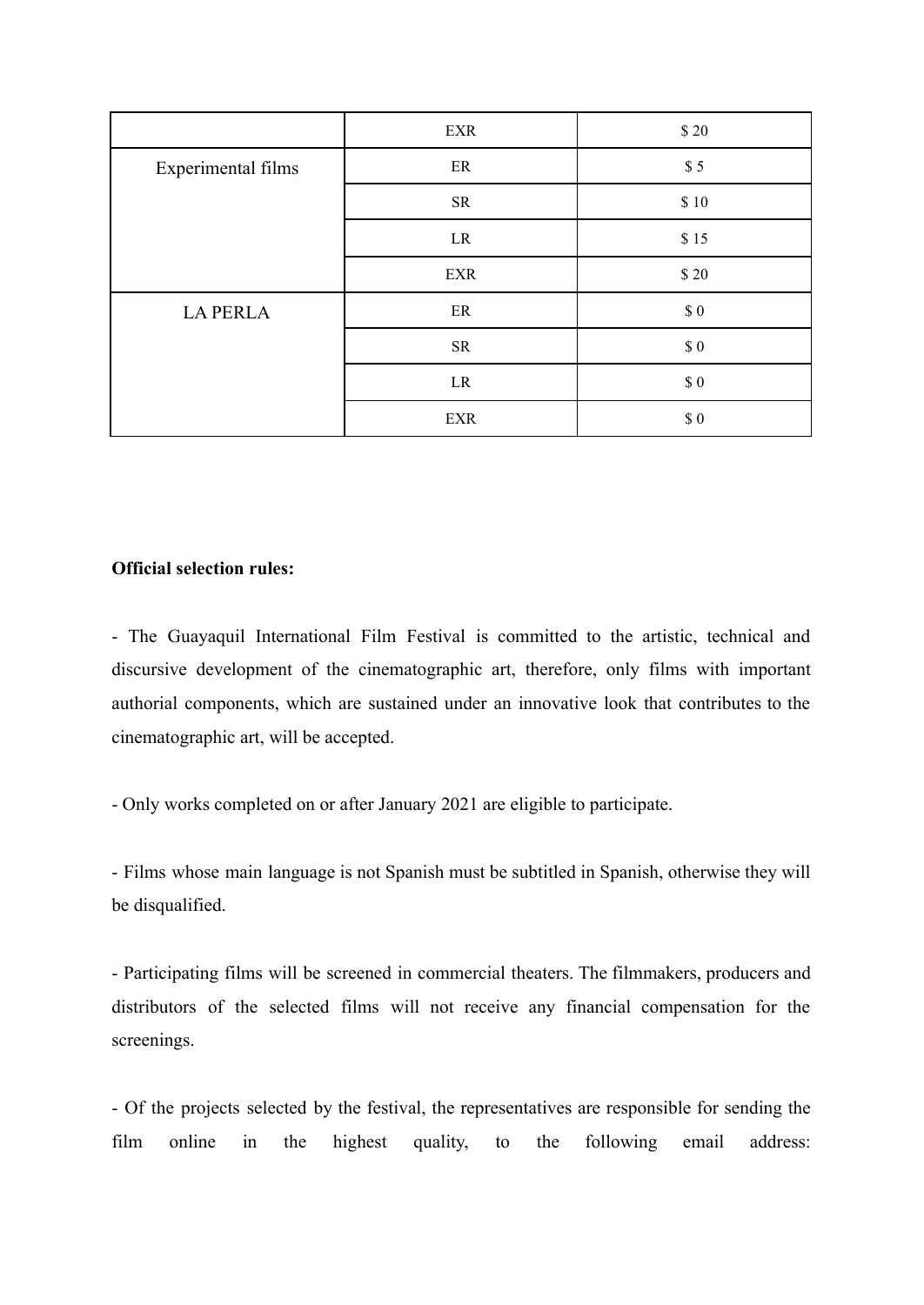programacion.ficg@gmail.com. This version (if it is an updated version of the one sent for the call) must reach our email no later than August 1, 2022.

- Registration to the festival is voluntary, therefore, producers and distributors who register commit to send us their film and not to withdraw it from the festival in case of being selected.

- Each distribution company, production company or filmmaker of the film they represent, must enter their work in the corresponding category. There is no limit to the number of entries.

- For the official competition, participating films cannot have any kind of open online exhibition during the selection process. Films that are publicly available on any online platform will be automatically disqualified.

- The participation of Ecuadorian films screened in national cinemas, or on the Internet, will not be allowed during the week of the Festival.

- Ecuadorian films that have been previously screened in commercial cinemas will not be allowed to participate.

- The official selection and awards are not subject to appeal.

- The festival accepts short films from 1 minute to a maximum of 15 minutes in length, and feature films from 50 minutes with no maximum length limit. There is no exception for any category or genre. Unfinished works will not be accepted.

Division by groups and sections:

- Group 1:

#### NO BORDERS

In this group, international and Ecuadorian films are accepted, divided by the following sections: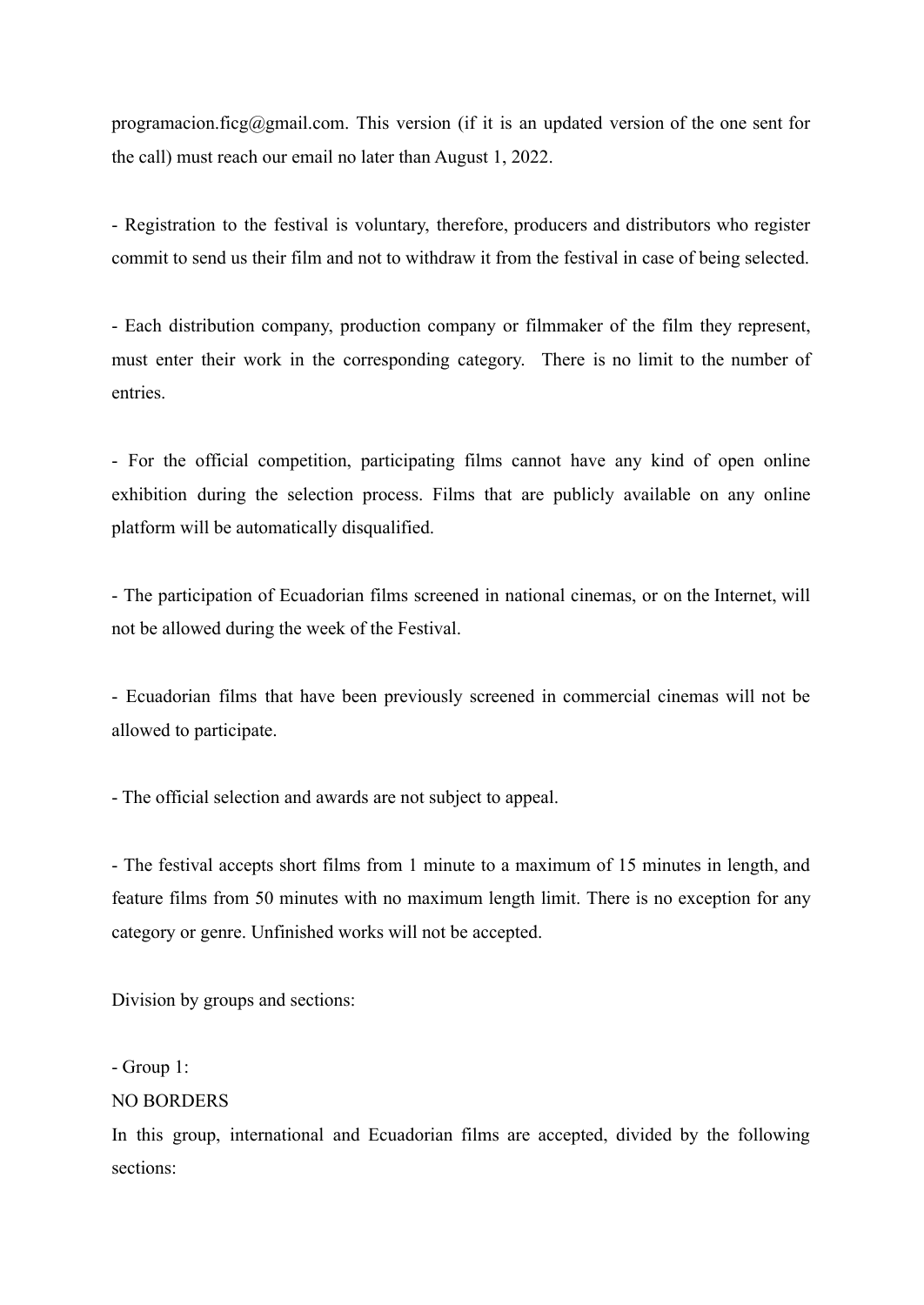- Feature film competition: fiction.
- Feature film competition: documentaries.
- Short film competition: fiction.
- Short film competition: documentaries.

- Group 2:

# NEW AGE

This group opens the doors to new expressions that offer an important character of innovation and cinematographic discovery. It is divided into the following sections:

- Music videos (online competition)
- CinemaMinute (online competition)
- Animated short films.

- Experimental films (Includes video art, video essay, video dance, and all forms of audiovisual experimentation. It is limited in length from 1 to 30 minutes).

- Group 3:

## LA PERLA

Exclusive category for professional works from the province of Guayas, short or feature films; fiction, documentary and/or animated. Films shot only in the province of Guayas by local or foreign filmmakers or companies with an address in the province of Guayas that contribute to the industry's activity, or 80% of which have locations in Guayas. Finally, films whose directors, producers or screenwriters were born in Guayas will be considered as films in this category.

## **Official Selection Awards:**

1.- Golden Iguana and Silver Iguana Statuette, in approximately 20 categories.

2.- The winning Ecuadorian films in their different categories will be nominated to participate in various International Film Festivals that maintain alliance with our festival, up to one year after their presence in Guayaquil.